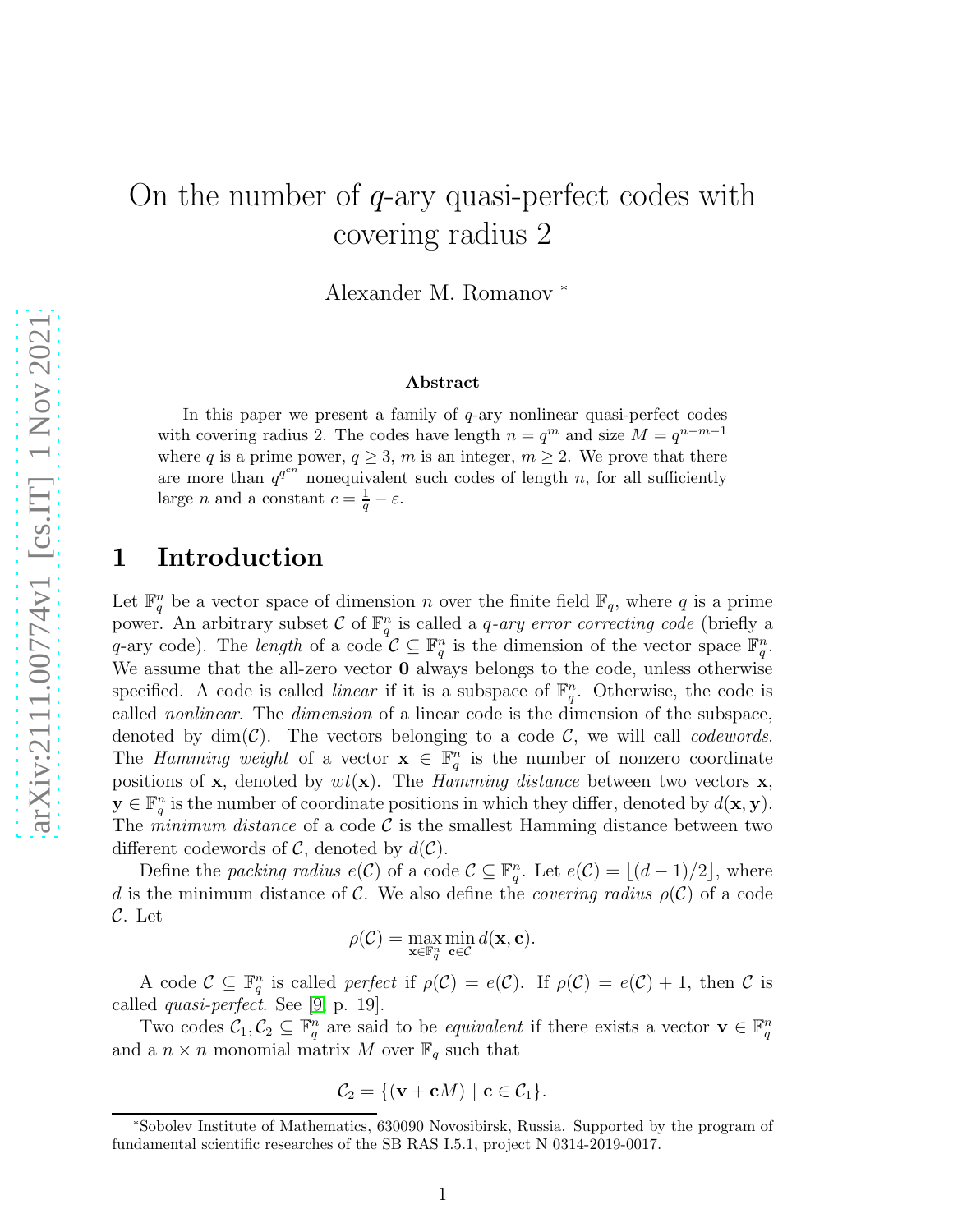A codeword  $\mathbf{c} = (c_1, c_2, \dots, c_n)$  is called *even* if  $\sum_{i=1}^n c_i = 0$ . A code is called even if it contains only even codewords.

We will use the standard notation  $(n, M, d; \rho)_q$  to denote a q-ary code of length n, size M, minimum distance d, and covering radius  $\rho$ .

In [\[14\]](#page-6-1) Vasil'ev used the switching construction to construct a family of binary nonlinear perfect codes with packing radius  $e = 1$  and length  $n = 2<sup>m</sup> - 1$ ,  $m \ge 4$ . In [\[14\]](#page-6-1) Vasil'ev proved that there are more than  $q^{q^{cn}}$  nonequivalent such codes of length *n*, for all sufficiently large *n* and a constant  $c = \frac{1}{2} - \varepsilon$ . In [\[6\]](#page-6-2) Etzion and Vardy used the switching construction to construct binary nonlinear perfect codes of full-rank. In [\[11\]](#page-6-3) Phelps and Villanueva used the switching construction to construct  $q$ -ary nonlinear perfect codes with ranks of different sizes.

In this paper we use the switching construction to construct a family of  $q$ -ary nonlinear quasi-perfect codes with covering radius  $\rho = 2$ . The codes we offer are of length  $n = q^m$  and size  $M = q^{n-m-1}$  where q is a prime power,  $q \geq 3$ , m is an integer,  $m \geq 2$ . In this paper we prove that there are more than  $q^{q^{cn}}$  nonequivalent such codes of length n, for all sufficiently large n and a constant  $c = \frac{1}{q} - \varepsilon$ .

In  $[12]$ , using the concatenation construction, a family of  $q$ -ary even quasi-perfect codes with covering radius  $\rho = 2$  was constructed. The codes proposed in [\[12\]](#page-6-4) have length  $n = q^m$  and size  $M = q^{n-m-1}$  where q is a prime power,  $q \geq 3$ , m is an integer,  $m \geq 4$ . It was shown [\[12\]](#page-6-4) that there are more than  $q^{q^{cn}}$  nonequivalent such codes of length  $n$ , for all sufficiently large  $n$  and a constant  $c$ .

For  $q = 2$ , the construction from [\[12\]](#page-6-4) is the concatenation construction of binary extended perfect codes proposed by Phelps in [\[10\]](#page-6-5).

### 2 Generalized Reed-Muller codes

Let  $\mathbb{F}_q[X_1, X_2, \ldots, X_m]$  be the algebra of polynomials in m variables over the field  $\mathbb{F}_q$ . Let a polynomial f be in  $\mathbb{F}_q[X_1, X_2, \ldots, X_m]$ , then by  $\deg(f)$  we denote its total degree. Let  $AG(m, q)$  be the m-dimensional affine space over the field  $\mathbb{F}_q$ . Let  $n = q^m$  and the points  $P_1, P_2, \ldots, P_n$  of  $AG(m, q)$  be arranged in some fixed order. Let r be an integer such that  $0 \le r \le (q-1)m$ . Then the generalized Reed-Muller code [\[7\]](#page-6-6) of order r over the field  $\mathbb{F}_q$  is the following subspace:

$$
RM_q(r,m) = \{(f(P_1), f(P_2), \ldots, f(P_n)) \mid f \in \mathbb{F}_q[X_1, X_2, \ldots, X_m], \deg(f) \leq r\}.
$$

The code  $RM_q(r,m)$  has the following parameters ([\[7\]](#page-6-6), [\[1,](#page-5-0) Theorem 5.5]):

- 1. the length is  $q^m$ ;
- 2. the dimension is

<span id="page-1-0"></span>
$$
\sum_{k=0}^{m} (-1)^{k} \binom{m}{k} \binom{m+r-kq}{r-kq};\tag{1}
$$

3. the minimum distance is

<span id="page-1-1"></span>
$$
(q-b)q^{m-a-1},\t\t(2)
$$

where  $r = (q - 1)a + b$  and  $0 \le b < q - 1$ .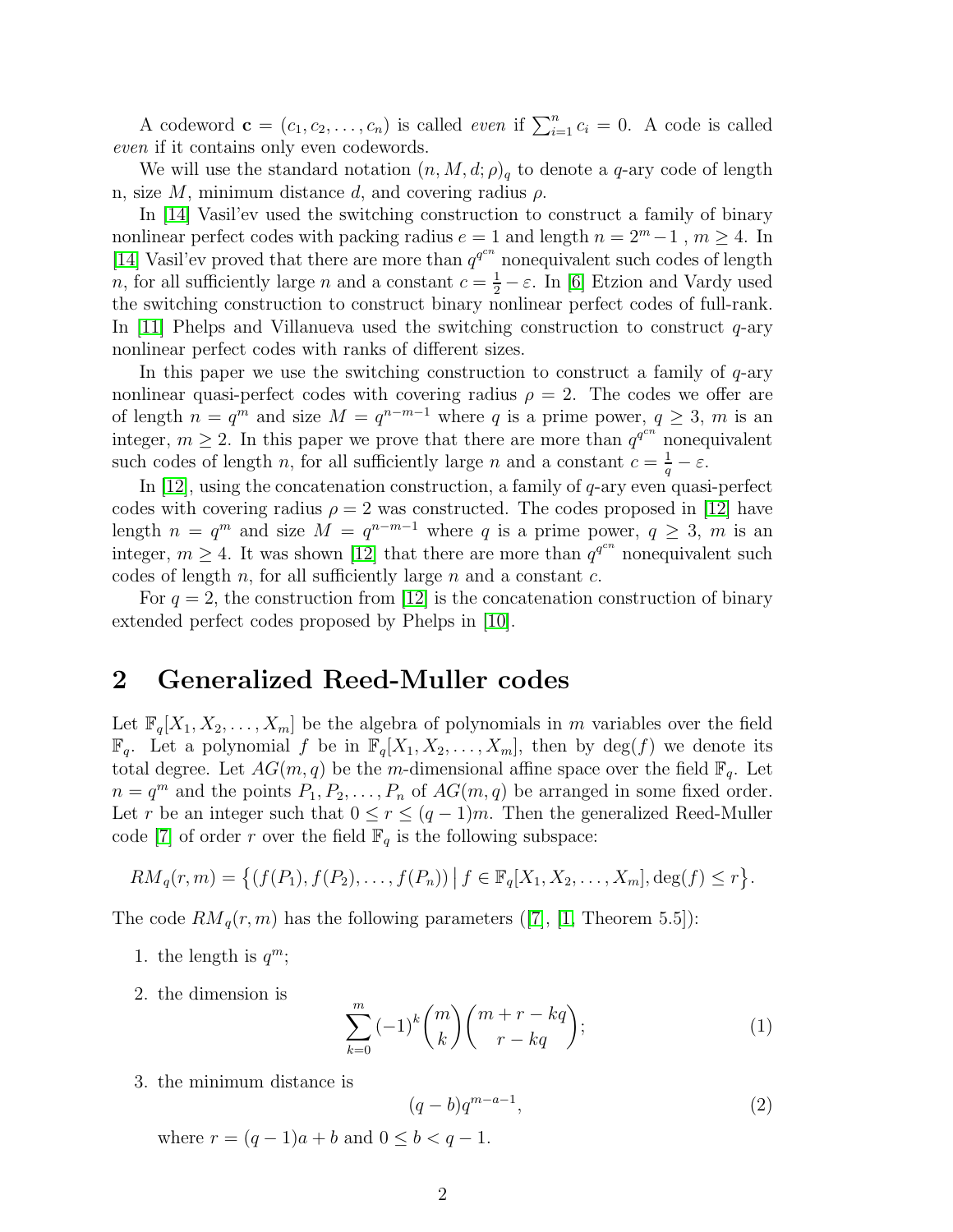In what follows, we are only interested in the generalized Reed-Muller codes  $RM_q((r,m)$  of order  $r = (q-1)m-2$ . In the binary case, the code  $RM_q((r,m)$ of order  $r = (q - 1)m - 2$  is the extended Hamming code of length  $n = 2^m$ . The dimension of the extended Hamming code of length  $n = 2^m$  is  $n - m - 1$  and the minimum distance is 4.

<span id="page-2-1"></span>**Proposition 1** Let  $q \geq 3$ ,  $m \geq 1$ , and  $n = q^m$ . Then the dimension of the generalized Reed-Muller code  $RM_q((q-1)m-2,m)$  is  $n-m-1$  and the minimum distance is 3.

<span id="page-2-0"></span>*Proof.* If a code  $\mathcal C$  belongs to the class of generalized Reed-Muller codes, then the dual code  $C^{\perp}$  also belongs to this class [\[3\]](#page-5-1). Assume that the length of a code C is n. Then

$$
\dim(\mathcal{C}) + \dim(\mathcal{C}^{\perp}) = n. \tag{3}
$$

From [\[1,](#page-5-0) Theorem 5.8], for  $r < (q-1)m$ , we have

$$
RM_q(r, m)^{\perp} = RM_q((q-1)m - 1 - r, m).
$$

Therefore, the order of the code dual to the code  $RM_q((q-1)m-2,m)$  is 1. By formulas [\(1\)](#page-1-0) and [\(3\)](#page-2-0), the dimension of the code  $RM_q((q-1)m-2, m)$  is  $n-m-1$ .

Now we show that for all  $m \geq 1$  the minimum distance of the generalized Reed-Muller code  $RM_q((q-1)m-2,m)$  is 3. Since

$$
r = (q - 1)m - 2 = (q - 1)a + b
$$
 and  $0 \le b < q - 1$ ,

<span id="page-2-2"></span>for  $q \geq 3$ , we have  $a = m - 1$  and  $b = q - 3$ . Therefore, by the formula [\(2\)](#page-1-1), the minimum distance of the generalized Reed-Muller code  $RM_q((q-1)m-2, m)$  is 3.

**Proposition 2** The generalized Reed-Muller code  $RM_q((q-1)m-2,m)$  is a q-ary quasi-perfect code with covering radius  $\rho = 2$ .

Proof. The first order generalized Reed-Muller code is a linear two-weight code [\[3\]](#page-5-1). According to [\[2,](#page-5-2) Theorem 5.10], the code dual to a linear two-weight code has covering radius  $\rho = 2$ . Therefore, the generalized Reed-Muller codes of order  $(q-1)m-2$  are quasi-perfect codes with covering radius  $\rho = 2$ .

From [\[13,](#page-6-7) Theorem 3.11] it follows that linear quasi-perfect codes are uniformly packed codes. Uniformly packed codes attain the Johnson bound and are optimal codes [\[13,](#page-6-7) Theorem 1.3].

### 3 Switching construction

The parity-check matrix H of  $RM_q((q-1)m-2, m)$  is  $(m+1) \times q^m$  matrix that contains the all-unity vector of length  $n = q^m$  and all transposed vectors of  $\mathbb{F}_q^m$ , see [\[3\]](#page-5-1). Let  $H = [\mathbf{h}_1, \mathbf{h}_2, \dots, \mathbf{h}_n]$ , where  $\mathbf{h}_1, \mathbf{h}_2, \dots, \mathbf{h}_n$  are columns of the matrix H. The affine space  $AG(m, q)$  will be regarded as the incidence geometry. Points  $P_1, P_2, \ldots, P_n$  of the affine space  $AG(m, q)$  correspond to the coordinates of the vector space  $\mathbb{F}_q^n$ .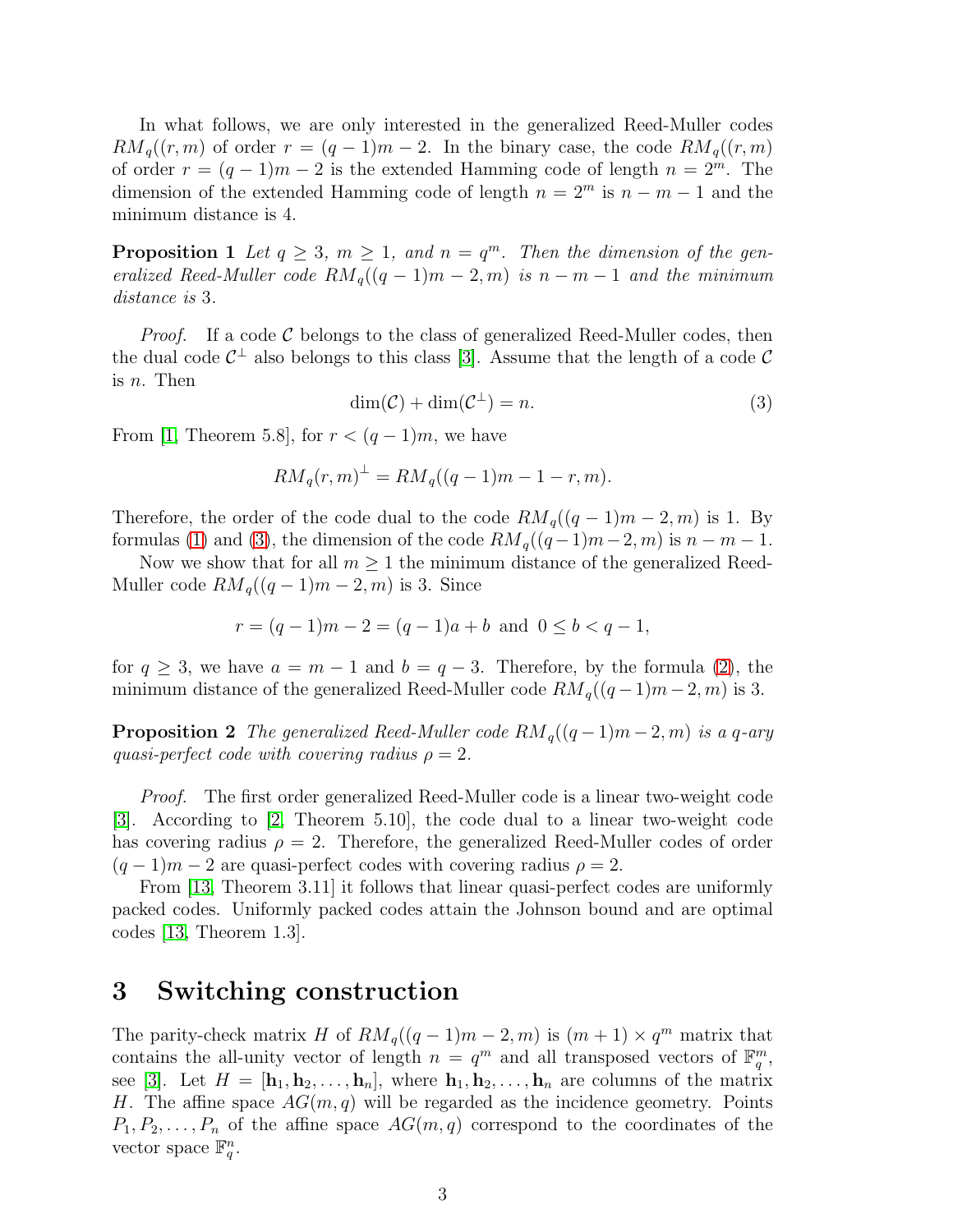Let  $\mathbf{x} = (x_1, x_2, \dots, x_n) \in \mathbb{F}_q^n$ , then the support of the vector  $\mathbf{x}$  is the set

$$
supp(\mathbf{x}) = \{i \mid x_i \neq 0\}.
$$

By Proposition [1,](#page-2-1) the minimum distance of the code  $RM_q((q-1)m-2,m)$  is 3 if  $q \geq 3$ . A codeword of weight 3 of the code  $RM_q((q-1)m-2,m)$  we will call a triple. Let  $\mathbf{c} = (c_1, c_2, \dots, c_n)$  be a triple and  $supp(\mathbf{c}) = \{i, j, k\}$ . Then

- 1. the triple **c** lies on a line *l* if  $\{P_i, P_j, P_k\} \subseteq l$ ;
- 2. the corresponding columns  $\mathbf{h}_i, \mathbf{h}_j, \mathbf{h}_k$  are linearly dependent, i.e.,

$$
c_i\mathbf{h}_i + c_j\mathbf{h}_j + c_k\mathbf{h}_k = \mathbf{0}.
$$

Let  $i \in \{1, \ldots, n\}$ , then by  $\mathcal{R}_i$  we denote a subspace spanned by the set of all triples of  $RM_q((q-1)m-2,m)$  having 1 in the *i*th coordinate. By definition, the minimum distance of  $\mathcal{R}_i$  is 3.

**Proposition 3** Let  $q \ge 3$ ,  $m \ge 1$ , and  $n = q^m$ . Let  $\mathcal{R}_i \subseteq RM_q((q-1)m-2,m)$ . Then for any  $i \in \{1, 2, ..., n\}$  the dimension of  $\mathcal{R}_i$  is  $n - [m]_q - 1$ , where  $[m]_q$  is the q-analogue of the natural number m.

*Proof.* For  $q \geq 3$ , every line of the affine space  $AG(m, q)$  is in  $RM_q((q-1)m-$ 2, m), see [\[3,](#page-5-1) [8\]](#page-6-8). The generalized Reed-Muller code  $RM_q((q-1)m-2, m)$  is spanned by its minimum-weight vectors [\[3,](#page-5-1) [4\]](#page-5-3). In an affine space  $AG(m, q)$ , each point has  $n-1$  $\frac{n-1}{q-1}$  lines passing through it, and each line contains q points. For every two distinct points, there is exactly one line that contains both points. Thus, for each line, there are  $q - 2$  linear independent triples that lie on this line. Therefore, the number of linear independent triples that generate  $\mathcal{R}_i$  is  $(q-2)\frac{n-1}{q-1} = n - [m]_q - 1$ .

For  $m = 1$ , generalized Reed-Muller codes are extended Reed-Solomon codes [\[9,](#page-6-0) p. 296]. For  $m = 1$ , the affine space  $AG(1, q)$  is a line, and for  $\mathcal{R}_i \subseteq RM_q(q-3, 1)$ ,

$$
\dim(RM_q(q-3,1)) = \dim(\mathcal{R}_i) = q-2.
$$

<span id="page-3-0"></span>**Proposition 4** Let  $q \geq 3$ ,  $m \geq 1$ . Let **c** be a triple and  $\mathbf{c} \in \mathcal{R}_i \subseteq RM_q((q-1)m-1)$  $(2, m)$ . Then **c** lies on a line passing through the point  $P_i$ .

Proof. If the triples lie on same line, then their linear combination lies on the same line. In an affine space  $AG(m, q)$ , the intersection of any two distinct lines contains exactly one point. Therefore, triples that lie on distinct lines passing through the point  $P_i$  have only one common point  $P_i$  and their linear combination contains more than three points. By Proposition [2,](#page-2-2) the code  $RM_q((q-1)m-2, m)$ is a q-ary quasi-perfect code with covering radius  $\rho = 2$ . For a given code  $RM_q((q 1/m - 2, m$  and  $t = 0, 1, 2$ , define

$$
RM_q^{(t)}((q-1)m-2,m) = \{ \mathbf{x} \in \mathbb{F}_q^n \mid d(\mathbf{x}, RM_q((q-1)m-2,m)) = t \}.
$$

<span id="page-3-1"></span>The sets  $RM_q^{(t)}((q-1)m-2, m)$  are called the *subconstituents* of  $RM_q((q-1)m-2, m)$  $2, m$ ).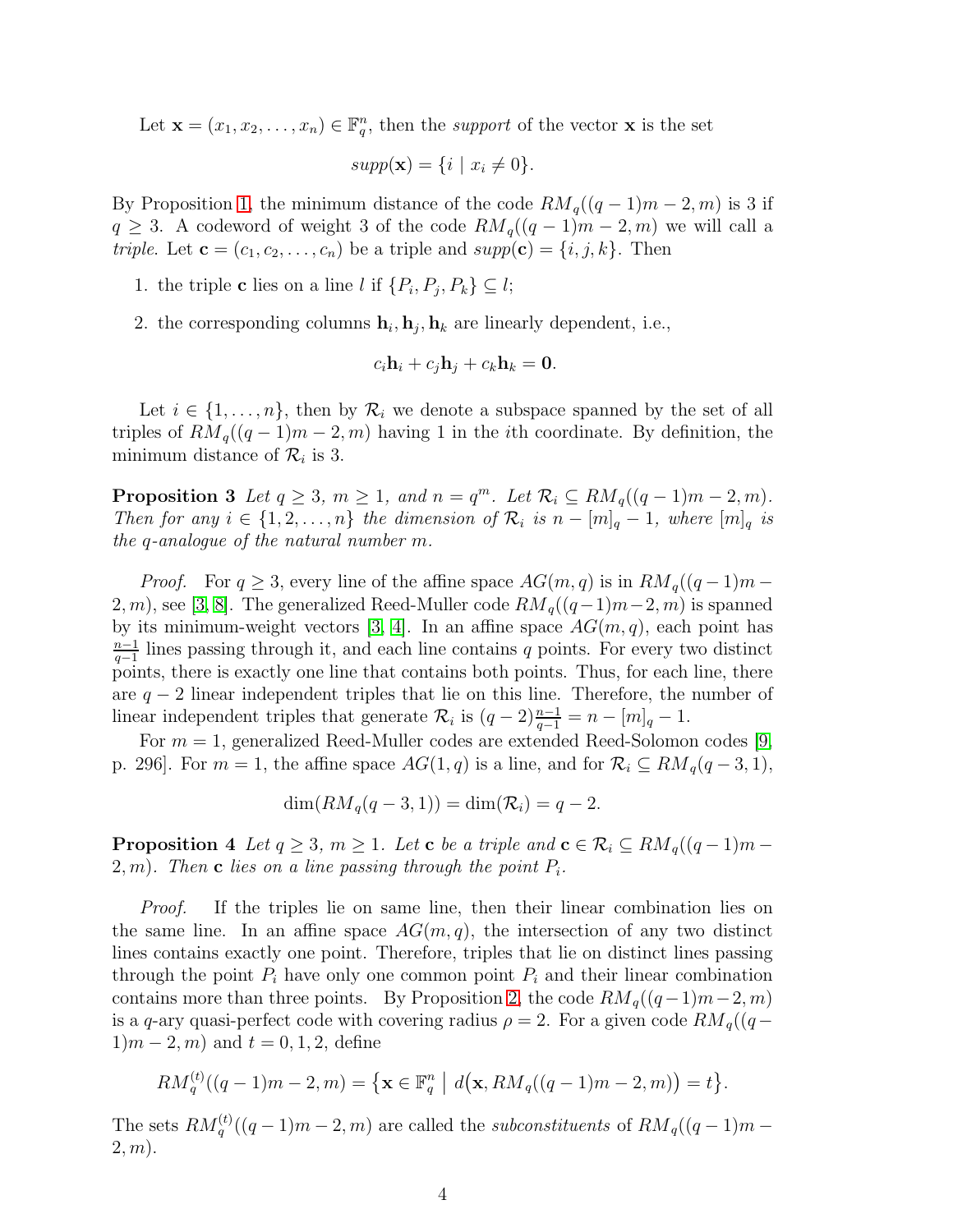**Proposition 5** Let  $q \ge 3$ ,  $m \ge 2$ . Let  $\mathbf{x} \in RM_q^{(2)}((q-1)m-2,m)$ ,  $wt(\mathbf{x}) = 2$ , and  $supp(\mathbf{x}) = \{j,k\}$ . Let  $i \neq j$ ,  $i \neq k$ , and the points  $P_i, P_j, P_k$  are collinear. Then there is a triple  $\mathbf{c} \in \mathcal{R}_i \subset RM_q((q-1)m-2,m)$  such that supp $(\mathbf{c}) = \{i, j, k\}$  and  $d(\mathbf{c}, \mathbf{x}) = 2.$ 

*Proof.* Consider  $\mathbf{x} = (x_1, x_2, \dots, x_n) \in RM_q^{(2)}((q-1)m-2, m), n = q^m$ . Let  $wt(\mathbf{x}) = 2$  and  $supp(\mathbf{x}) = \{j, k\}$ . Then there are  $q - 2$  linear independent triples that lie on a line l passing through the points  $P_i$  and  $P_k$ . Let  $i \neq j$ ,  $i \neq k$ , and the points  $P_i, P_j, P_k$  are collinear. Then there is a triple  $\mathbf{c} = (c_1, c_2, \dots, c_n)$  lies on the line l such that  $supp(c) = \{i, j, k\}$ . For some scalar  $\lambda \in \mathbb{F}_q \setminus \{0\}$ , either  $x_j = \lambda c_j$  or  $x_k = \lambda c_k$ , and  $d(\mathbf{x}, \lambda \mathbf{c}) = 2$ .

Let  $e_i$  denote the vector of length n having all components equal to zero, except the *i*th component which contains a one. Let  $\mathbf{x} \in RM_q((q-1)m-2, m), \lambda \in \mathbb{F}_q \setminus \{0\}.$ Let  $\mathcal{R}_i + \mathbf{x} + \lambda \mathbf{e}_i$  be a translate of  $\mathcal{R}_i + \mathbf{x}$ . We shall define a *switching* to be the process of the replacing the coset  $\mathcal{R}_i + \mathbf{x}$  with the translate  $\mathcal{R}_i + \mathbf{x} + \lambda \mathbf{e}_i$ .

<span id="page-4-0"></span>**Theorem 6** Let  $q \geq 3$ ,  $m \geq 2$ , and  $n = q^m$ . Let  $\mathcal{R}_i + \mathbf{x} \subset RM_q((q-1)m-2,m)$ . Then

$$
\mathcal{C}' = \left(RM_q((q-1)m-2, m) \setminus (\mathcal{R}_i + \mathbf{x})\right) \cup \left(\mathcal{R}_i + \mathbf{x} + \lambda \mathbf{e}_i\right)
$$

is a q-ary nonlinear quasi-perfect code with parameters  $(n, q^{n-m-1}, 3; 2)_q$ , for any  $\lambda \in \mathbb{F}_q \setminus \{0\}$  and for any  $i \in \{1, 2, \ldots, n\}.$ 

*Proof.* It is easy to show that C' is nonlinear. Let us show that  $d(C') = 3$ . Let  $y \in (\mathcal{R}_i + \mathbf{x})$  and  $\mathbf{z} \in RM_q((q-1)m-2, m) \setminus (\mathcal{R}_i + \mathbf{x})$ . Assume that  $d(\mathbf{y} + \lambda \mathbf{e}_i, \mathbf{z}) = 2$ . Then  $d(\lambda \mathbf{e}_i, \mathbf{z} - \mathbf{y}) = 2$ . Thus,  $\mathbf{z} - \mathbf{y}$  is a triple that lies on a line passing through the point  $P_i$ . So  $(\mathbf{z}-\mathbf{y}) \in \mathcal{R}_i$  and  $\mathbf{z} \in \mathcal{R}_i + \mathbf{x}$ . We obtained a contradiction. Therefore, the minimum distance of the code  $\mathcal{C}'$  is 3.

Now let us show that  $\rho(\mathcal{C}') = 2$ . Let  $\mathbf{y} \in RM_q^{(1)}((q-1)m-2,m)$ . In this case, it is obvious that there exists  $\mathbf{c} \in \mathcal{C}'$  such that  $d(\mathbf{c}, \mathbf{y}) \leq 2$ .

Let  $\mathbf{y} \in RM_q^{(2)}((q-1)m-2,m)$ . Then there exists  $\mathbf{c} \in RM_q((q-1)m-2,m)$ such that  $d(c, y) = 2$ . If  $c \in RM_q((q - 1)m - 2, m) \setminus (\mathcal{R}_i + x)$ , then  $c \in \mathcal{C}'$ . Let  $\mathbf{c} \in \mathcal{R}_i + \mathbf{x}$ . Since  $wt(\mathbf{y}-\mathbf{c})=2$ , let  $supp(\mathbf{y}-\mathbf{c})=\{j,k\}$ .

- 1. If the points  $P_i, P_j, P_k$  are not collinear, then, by Proposition [4,](#page-3-0) there exists a triple  $\mathbf{c}' \notin \mathcal{R}_i$  such that  $d(\mathbf{y}, \mathbf{c}' + \mathbf{c}) = 2$ .
- 2. If the points  $P_i, P_j, P_k$  are collinear. If  $i = j$  or  $i = k$ , then it is obvious that there is a triple  $\mathbf{c}' \in \mathcal{R}_i$  such that  $d(\mathbf{y}, \mathbf{c}' + \mathbf{c} + \lambda \mathbf{e}_i) = 2$ . If  $i \neq j$ ,  $i \neq k$ , then, by Proposition [5,](#page-3-1) there exists a triple  $\mathbf{c}' \in \mathcal{R}_i$  such that  $d(\mathbf{y}, \mathbf{c}' + \mathbf{c} + \lambda \mathbf{e}_i) = 2$ .

<span id="page-4-1"></span>**Theorem 7** Let  $q \ge 3$ ,  $m \ge 2$ , and  $n = q^m$ . Let  $\mathcal{R}_i + \mathbf{x}_t \subset RM_q((q-1)m-2,m)$ ,  $1 \leq t \leq q^{[m]_q - m}, \ (\mathcal{R}_i + \mathbf{x}_{t_1}) \cap (\mathcal{R}_i + \mathbf{x}_{t_2}) = \varnothing \ for \ all \ \ 1 \leq t_1 \leq q^{[m]_q - m}, \ 1 \leq t_2 \leq$  $q^{[m]_q-m}, t_1 \neq t_2$ . Then

$$
\mathcal{C}' = \bigcup_{t=1}^{q^{[m]_q - m}} (\mathcal{R}_i + \mathbf{x}_t + \lambda_t \mathbf{e}_i)
$$

is a q-ary quasi-perfect code with parameters  $(n, q^{n-m-1}, 3; 2)_q$ ,  $\lambda_t \in \mathbb{F}_q$ ,  $i \in \{1, 2, ..., n\}$ .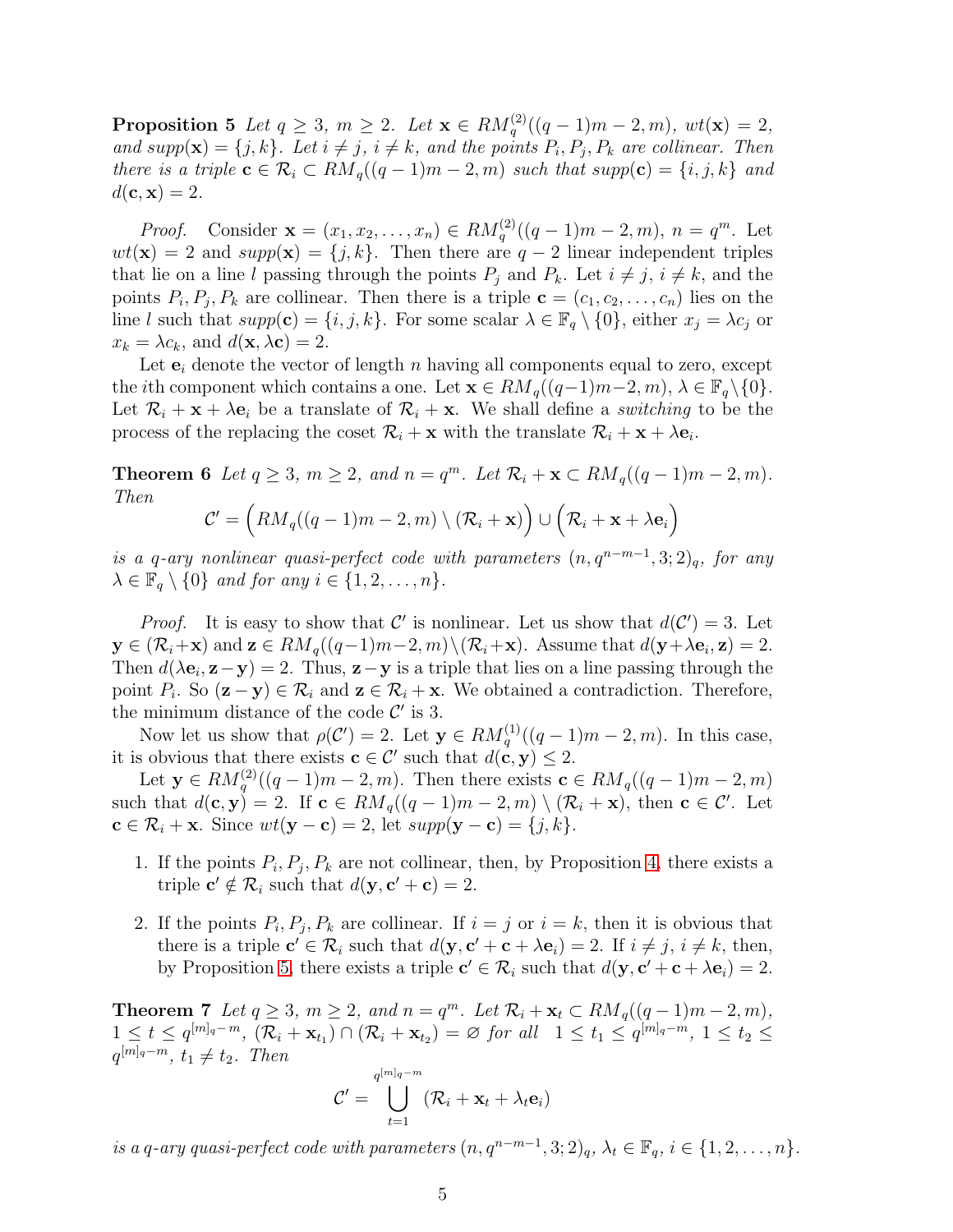*Proof.* The number of cosets  $\mathcal{R}_i + \mathbf{x}_t$  is  $q^{[m]_q - m}$ . The cosets  $\mathcal{R}_i + \mathbf{x}_t$  form a partition of  $RM_q((q-1)m-2, m)$ . Let us show that  $d(\mathcal{C}')=3$ . Let  $\mathbf{y} \in (\mathcal{R}_i+\mathbf{x}_{t_1}+\mathcal{C}_i)$  $\lambda_{t_1} \mathbf{e}_i$ ,  $\mathbf{z} \in (\mathcal{R}_i + \mathbf{x}_{t_2} + \lambda_{t_2} \mathbf{e}_i)$ , and  $(\mathcal{R}_i + \mathbf{x}_{t_1}) \cap (\mathcal{R}_i + \mathbf{x}_{t_2}) = \emptyset$ . Since

$$
(\mathbf{y} - \lambda_{t_2} \mathbf{e}_i) \in (\mathcal{R}_i + \mathbf{x}_{t_1} + (\lambda_{t_1} - \lambda_{t_2})\mathbf{e}_i),
$$

$$
(\mathbf{z} - \lambda_{t_2} \mathbf{e}_i) \in (\mathcal{R}_i + \mathbf{x}_{t_2}) \subset RM_q((q-1)m-2, m) \setminus (\mathcal{R}_i + \mathbf{x}_{t_1}),
$$

by Theorem [6](#page-4-0) we have  $d((\mathbf{y} - \lambda_{t_2} \mathbf{e}_i), (\mathbf{z} - \lambda_{t_2} \mathbf{e}_i)) \geq 3$ .

Now let us show that  $\rho(\mathcal{C}') = 2$ . Let  $\mathbf{y} \in \mathring{RM}^{(2)}_q((q-1)m-2,m)$ . Then there exists  $\mathbf{c} \in RM_q((q-1)m-2,m)$  such that  $d(\mathbf{c}, \mathbf{y}) = 2$ . Let  $\mathbf{c} \in \mathcal{R}_i + \mathbf{x}_t$ . Since  $wt(\mathbf{y}-\mathbf{c}) = 2$ , let  $supp(\mathbf{y}-\mathbf{c}) = \{j,k\}$ . Assume that the points  $P_i, P_j, P_k$  are collinear. If  $i = j$  or  $i = k$ , then it is obvious that there is a triple  $c' \in \mathcal{R}_i$  such that  $d(\mathbf{y}, \mathbf{c'} + \mathbf{c} + \lambda_t \mathbf{e}_i) = 2$  and  $\mathbf{c'} + \mathbf{c} \in \mathcal{R}_i + \mathbf{x}_t$ . If  $i \neq j$ ,  $i \neq k$ , then, by Proposition [5,](#page-3-1) there exists a triple  $\mathbf{c}' \in \mathcal{R}_i$  such that  $d(\mathbf{y}, \mathbf{c}' + \mathbf{c} + \lambda_i \mathbf{e}_i) = 2$  and  $\mathbf{c}' + \mathbf{c} \in \mathcal{R}_i + \mathbf{x}_t$ .

If points  $P_i, P_j, P_k$  are not collinear, then, by Proposition [4,](#page-3-0) there exists a triple  $\mathbf{c}' \notin \mathcal{R}_i$  such that  $d(\mathbf{y}, \mathbf{c}' + \mathbf{c}) = 2$  and  $\mathbf{c}' + \mathbf{c} \notin \mathcal{R}_i + \mathbf{x}_t$ .

### 4 Lower bound

**Theorem 8** Let  $q \geq 3$ ,  $m \geq 2$ , and  $n = q^m$ . Then there are more than  $q^{q^{[m]_q - m} - n(m+2)}$ nonequivalent q-ary quasi-perfect codes with parameters  $(n, q^{n-m-1}, 3; 2)_q$ .

*Proof.* The number of words of length  $q^{[m]_q - m}$  over  $\mathbb{F}_q$  is  $q^{q^{[m]_q - m}}$ . Hence, by The-orem [7,](#page-4-1) the number of different quasi-perfect codes with parameters  $(n, q^{n-m-1}, 3; 2)_q$ is  $q^{q^{[m]_q - m}}$ . The number of monomial matrices of size  $n \times n$  over  $\mathbb{F}_q$  is  $(q-1)^n n!$ . Any equivalence class contains not more than  $(q-1)^n n! \cdot q^n$  different quasi-perfect codes with parameters  $(n, q^{n-m-1}, 3; 2)_q$ . Therefore, there are more than  $q^{q^{[m]_q - m} - n(m+2)}$ nonequivalent q-ary quasi-perfect codes with parameters  $(n, q^{n-m-1}, 3; 2)_q$ .

**Corollary 9** Let  $q \geq 3$ ,  $m \geq 2$ , and  $n = q^m$ . Then there are more than  $q^{q^{cn}}$ nonequivalent q-ary nonlinear quasi-perfect codes with parameters  $(n, q^{n-m-1}, 3; 2)_q$ for all sufficiently large n and a constant  $c = \frac{1}{q} - \varepsilon$ .

#### <span id="page-5-0"></span>References

- [1] Assmus E. F., Key J. D.: Polynomial codes and finite geometries. In: Pless V. S., Huffman W. C., Brualdi R. A. (eds.) Handbook of Coding Theory, vol. II, pp. 1269–1344. Elsevier, Amsterdam (1998).
- <span id="page-5-2"></span>[2] Delsarte P.: An Algebraic Approach to the Association Schemes of Coding Theory. Philips Res. Rep. Suppl., 10 (1973).
- <span id="page-5-1"></span>[3] Delsarte P., Goethals J. M., MacWilliams F. J.: On generalized Reed-Muller codes and their relatives. Inform. Contr, 16, 403–442 (1970).
- <span id="page-5-3"></span>[4] Ding P., Key J. D.: Minimum-weight codewords as generators of generalized Reed-Muller codes. IEEE Trans. Inf. Theory, 46, 2152–2157 (2000).